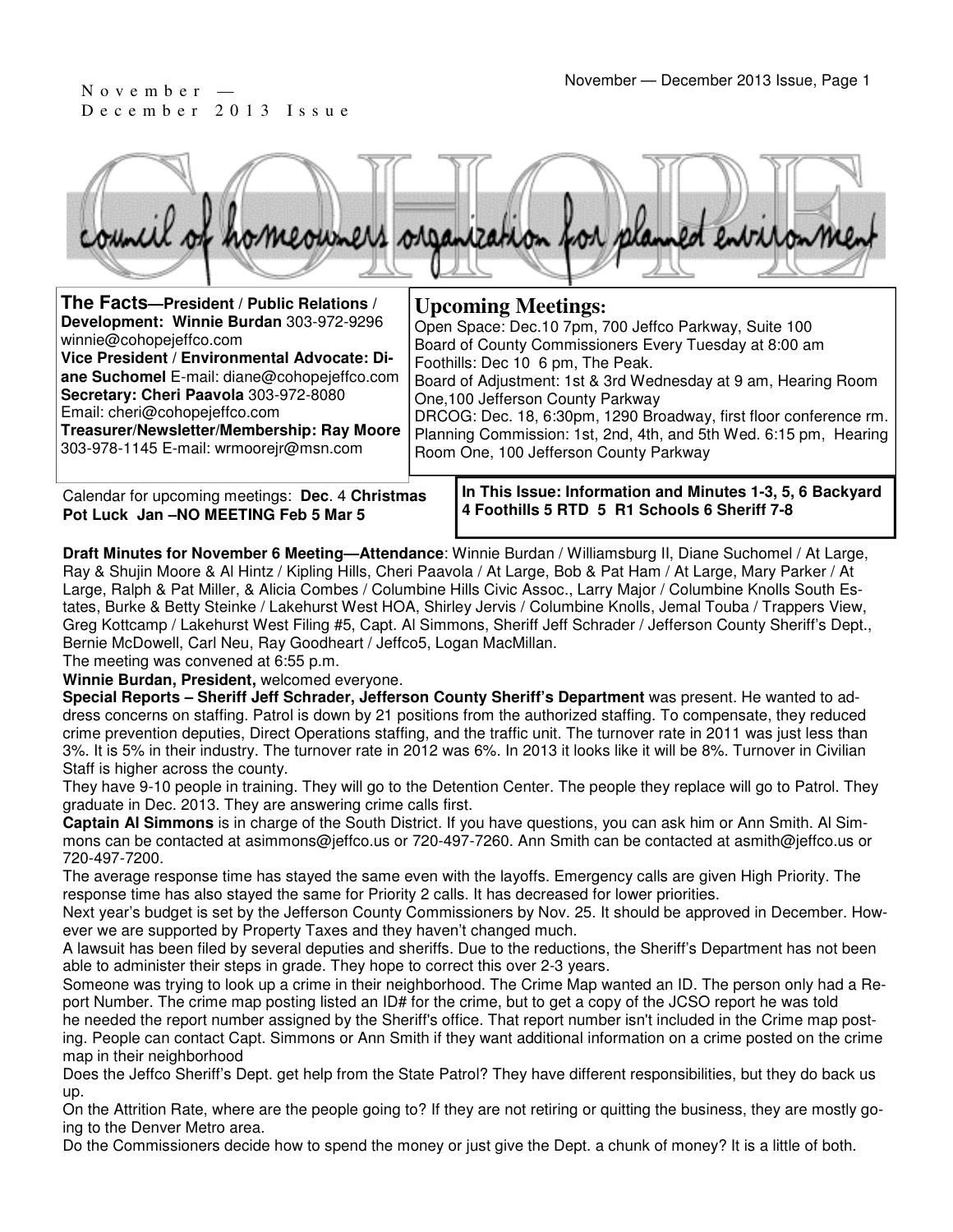**Captain Al Simmons, Jefferson County Sheriff's Department** was also present. He said to feel free to call him any time. Burglary has increased, mostly unlocked vehicles and residences. There have also been calls preying on Seniors. Acting like family and asking for money. They are encouraging seniors to ask questions. They are also working with stores to be on the look out for their customers. Check that they are sure that it is not a scam. The Captain will try to attend our meeting every month.

Are Neighborhood Watches still in place? They are being replaced with new technology. The deputies had to be reassigned.

There is a pine tree obstructing a slow sign at Columbine Hills School at the east entrance. The tree belongs to a residence. Al said that he would look into it. Road and Bridges notified the owner and he cut a few branches. Also you can contact the liaison at the school. Each Elementary School has a liaison.

There are also a lot of people running stop signs. Send Al an email.

Do they still loan out the speed limit trailers? Yes.

No one from **Foothills Parks and Recreation District** was present.

No one from **Jefferson County Public Schools** was present.

Tonight's speakers were **Carl Neu, Bernie McDowell, and Ray Goodheart**. They are from the **Jeffco5**. They are championing increasing the number of Jeffco Commissioners from 3 to 5. There was a hand-out.

There are several possible options. 5 Commissioners resident in 5 Districts (with redrawn Districts) or 3 Commissioners resident in 3 Districts plus 2 Commissioners At Large. If approved in 2014, they would have to redraw the district lines (if needed) in 2015. The new Commissioners would be elected in 2016 and take office in 2017. Currently our Commissioners are all At Large.

Many years ago Colorado State required 3 Commissioners for each County. There was an option to increase to 5 Commissioners when the population of the County reached 70,000. Jefferson County currently has a population of 545,000. In 1861 Jefferson County was rural. Now we have 6 municipalities. This is not a partisan issue. It is a Procedural change. It will result in better communication, transparency, and responsibility. They believe it should be on the ballot so that the people of Jefferson County can decide the issue.

Some people think that it will cost to much. The county budget is \$476M. 2 more Commissioners will cost \$325K per year plus a one time capital expense of \$425K for offices.

The easy way for this to happen would be for the Commissioners to put it on the ballot with no cost to taxpayers. The hard way for this to happen would be by petition, which would entail the cost to get 18,500 valid signatures. A survey in 2010 showed that 66% of the people feel that they are not listened to.

You can put comments at www.jeffco5.com. A list was passed around to be added to an Email List.

The Ballot will include a 2 part question. The first part is Should the number of Commissioners be increased from 3 to 5. The second part is if the answer is Yes, then should it be 5 Commissioners from 5 Districts or 3 Commissioners from the 3 existing District plus 2 At Large Commissioners.

Why can't we just become the City and County of Jefferson? This would require an amendment to the State Constitution. So all of the voters in Colorado would have to approve it. Also if done, then it would have to eradicate the existing municipalities and special districts.

The County is short of money. How can you justify this? The amount would be very small part of the budget. And it would not take effect until 2017 when we will hopefully have more money.

It is an issue of representation! Lookout Mountain fought a Church and lost. They felt that they had no representation. A similar proposition was on the ballot in 1994 and lost.

**Reports from Officers** Roll Call was taken. We had 14 members present and we have a quorum.

Winnie Burdan, President, was present.

**Ray Moore, Treasurer,** was present. We have \$1,827.61.

**Cheri Paavola, Secretary,** was present. The Minutes for October were approved.

**Diane Suchomel, Vice President,** was present.

There is a Liquor Board Hearing tomorrow requesting a licenses for a new business at Woodmar Plaza,, called Marino's Pizzeria.

A Community Meeting on 13-116024PA for the rezoning to mixed use at northwest corner of Kipling and Bowles will be on Nov. 12 at 6:00 - 7:00 p.m. at The Peak. This is where they want to build apartments over the existing stores on the west side of the property. They will build an access bridge from S. Lewis St. The address is 10251 W. Bowles Ave. A Community Meeting on the Jared's Nursery rezoning has not occurred yet. They want to build an Event Center on the 23 acres. (update—several Cohope members attended that meeting. During the meeting the property owner said he is

no longer planning on building an access bridge to it from S Lewis St. If he submits a formal application to the County for rezoning, then property owners within 500 ft of that property will receive notification of the hearing.)

4 people showed up at our Adobe-a-Highway Fall Cleanup Day on Oct. 5.

On the evening of Nov. 13 RTD will have a TV/Phone Town Hall meeting. The dial in number is 1-877-229-8493 with pin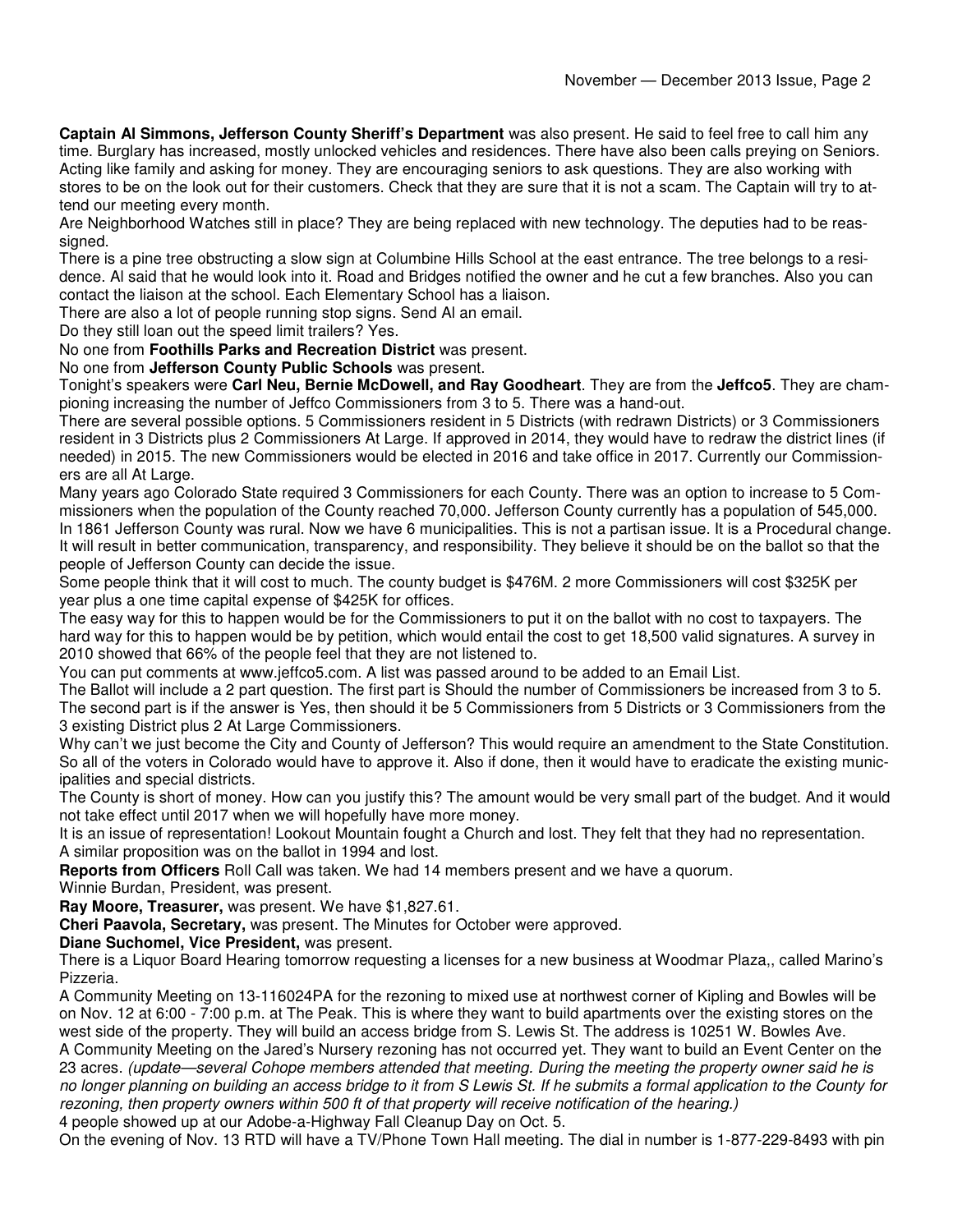112070. The topic is the latest about the Bus and Light Rail Service. **Old Business** None.

**New Business** Colorado Health Exchange is having a Town Hall on Nov. 16 from 9:30 - 11:00 a.m. at the Sheriff's community room. There will be a second Town Hall on Dec. 14 at the same time and place.

**Announcements** Our next meeting on Dec. 4th will be our Christmas or Holiday Pot Luck. It will be at the normal place in the Sheriff's South District. It will start at 6:30 p.m. (30 minutes early).

We adjourned at 8:20 p.m.—Cheri Paavola

### **COHOPE Treasury Activity: October-November 2013 W. R. Moore, Treasurer**

| <b>Beginning Balance Oct 3, 2013</b><br><b>Deposits</b> | S<br>S | 1827.61<br>40.00 |
|---------------------------------------------------------|--------|------------------|
| Lakehurst West filing 5 \$40                            |        |                  |
| Withdrawals                                             | S      | 41.37            |
| Nov Newsletter \$7.82                                   |        |                  |
| Internet fee Nov 15-Feb15 \$26.19                       |        |                  |
| Dec Newsletter \$7.36                                   |        |                  |
| <b>Ending Balance Dec 4, 2013</b>                       | S      | 1826.24          |
|                                                         |        |                  |

**Open Space Master Plan** Draft 2013 Jeffco Open Space Master Plan—In 2013, we are updating the Jeffco Open Space Master Plan. Our purposes are: to set our compass by establishing standards and best practices for services, management and programs; and to lead, share and create opportunities to provide life-enriching experiences. Please see the Draft Master Plan Maps #1 to #10 listed as resources below.

Fifteen public meetings have been held to gather input, and comments related to this draft plan will be accepted through Friday, December 20, 2013. Please send comments to trock@jeffco.us using the subject: JCOS Master Plan Website: http://jeffco.us/parks/about/open-space-master-plan/

.Documents and maps are available on the website.

**Open House on Bicycle Lane Study Jef**fferson County is hosting a public open house on the Bowles Avenue Bicycle Facility Study on Wednesday, Dec. 4 from 4:30 to 7:30 p.m. The meeting will be at Dakota Ridge High School, 13399 West Coal Mine Avenue. It will be an opportunity for citizens to provide feedback and for staff to gauge the level of support for the study before proceeding with any further design. Jeffco recently adopted a bicycle plan which identified the Bowles Avenue corridor as having potential bicycle lanes. The bicycle lanes could connect the C-470 regional trail, Kipling Parkway regional trail and trails at Clement Park as well as numerous schools, churches, shopping areas, parks, etc. Staff recently conducted a study on the feasibility of implementing bicycle lanes on Bowles Avenue from C-470 to Grant Ranch Boulevard. The potential project would require the removal of one through lane in each direction for a significant portion of the corridor.

To learn more about the county's bicycle and pedestrian plans or to view the Bowles Avenue Bicycle Facility Study, visit the Jeffco Transportation & Engineering web page. Derek Schuler, P.E., PTOE Traffic/Transportation Engineer 303-271- 8457 dschuler@jeffco.us

### **DRCOG has a new sharing site—http://drcog.mindmixer.com**

OUR Shared Vision. For those of you who live, work and play in the Denver metro area, you know there are a lot of great things about this region. You also know there are ways to make things better and ensure a good quality of life here in the future. That's where you come in. DRCOG has created this site as a place for the community to give feedback, make suggestions and have their voices heard in a way that may be more convenient than attending a public meeting. For nearly 60 years, the cities and counties of the Denver region have worked together as the Denver Regional Council of Governments (DRCOG) to further a shared vision of the future of the metro area and to make life better for residents. Metro Vision, the region's long-range plan for growth and development, supports an ongoing discussion about how best to protect and improve the region's quality of life. For nearly 20 years DRCOG has updated Metro Vision to reflect current challenges and opportunities while building on the strong foundation of the Metro Vision Guiding Vision originally adopted in 1992. DRCOG is now working with the region's residents to update Metro Vision for 2040. Your input helps us ensure all perspectives are heard as we move forward, and this feedback will complement other ongoing outreach efforts.

The Sustainable Communities Initiative (SCI), a three-year project funded by a \$4.5-million Sustainable Communities grant from the U.S. Department of Housing and Urban Development, will inform and support the update to Metro Vision, looking out to the year 2040. The SCI supports additional efforts to enhance housing and economic (See page 5)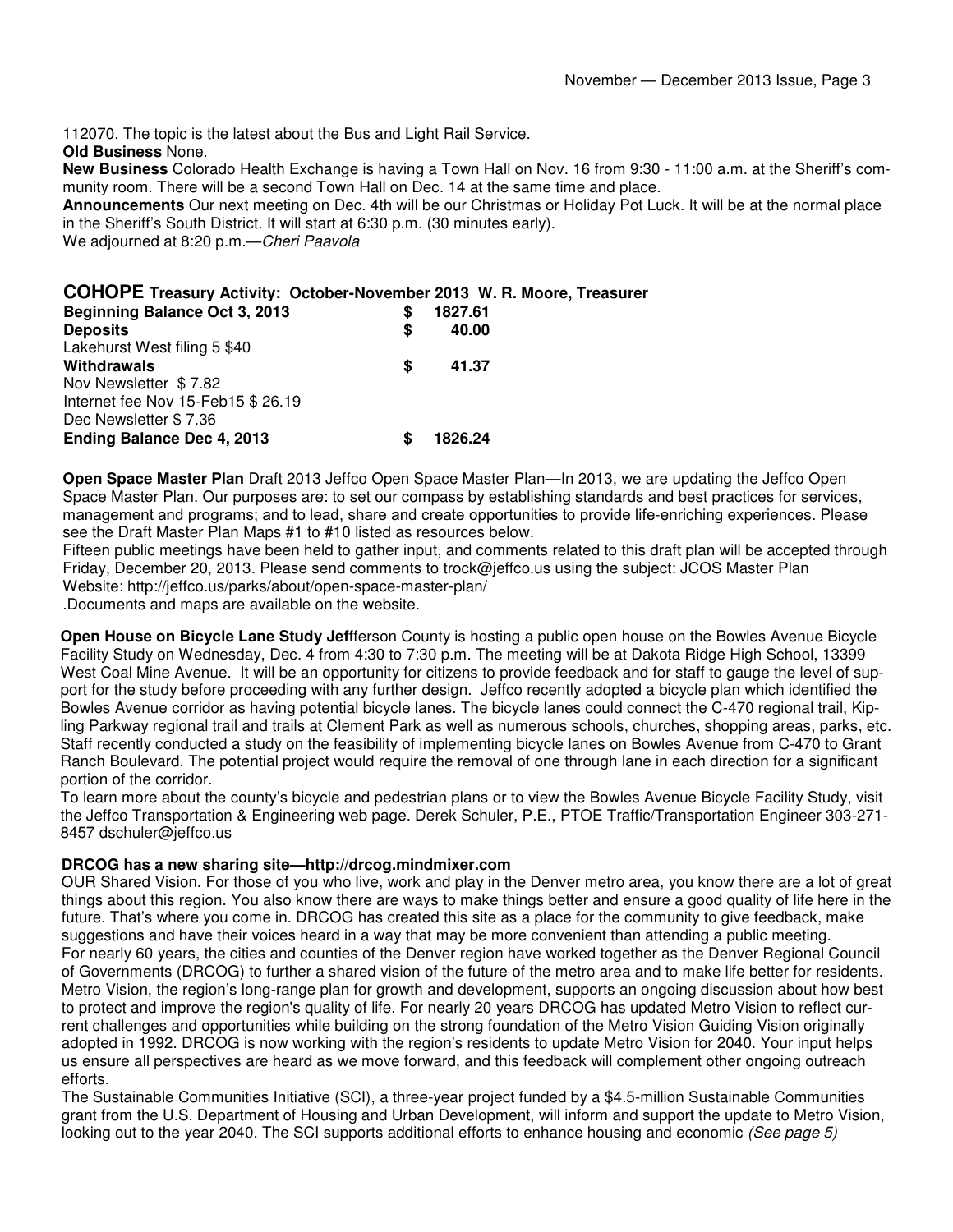# THE BACKYARD

### Columbine Knolls Voice

**Columbine Knolls 50th Anniversary Almost Here** Did you know that the first plot in Columbine Knolls was recorded on March 10, 1964? That means that 2014 will be the 50th anniversary of Columbine Knolls! We on the Board of Directors would love to hear from any original owners (or second owners). We'd like to have a series of special articles in the Voice throughout 2014.

If you are interested in sharing any stories or pictures, please contact the board either through the website (ckha.org) or call the phone number: 1-877-737-4220.

## **Columbine Knolls South II REVIEW**

From **President's Corner** The CKSII Board of Directors did not meet in October but Board members and committees were still at work enforcing the covenants, reviewing ACC requests, preparing annual renewal notices, paying association bills and planning the Holiday Hayride. The Social Committee met and welcomed four new members, Steve Kalney, Dean Fitches, Jenny Blake and Christine Sheffield, who along with Bob Haberkorn, Jon Brouilet and

Tom and Donna Tellchow, planned the CKSII Annual Holiday Hayride. Mark your calendar for Sunday, December 1st for this fun filled event to kick off the holiday season.

They discussed some new and exciting ideas to engage more families in our community.

In addition to the Holiday Hayride, they are planning a cookie exchange and holiday caroling for this December. They also discussed ways to encourage more homeowners to decorate for the holidays. The Social Committee is full of enthusiasm and energy so stay tuned for upcoming events!

The Jefferson County Sheriff's Office has noted a wave of community questions, concerns, and confusion as electric and gas-powered scooters have increased in popularity. Often called, 'go-peds' or 'razor scooters,' these vehicles look more like small motorcycles than simple scooters. The basic question is, "My child has a small gas-powered scooter. Can that be ridden on neighborhood streets and sidewalks?" Here's the short answer from the Sheriff. "No, if you stand up on it, and it has a motor, it is NEVER legal to ride it on a public street or sidewalk. Stand-up motorized scooters are only legal to ride on private property." The Sheriff's Office has put together some very good information about these scooters and I had that information placed on the "Jeffco Sheriff" page of the community web site, www.cksii.org. Take a look! On behalf of the Board of Directors, we hope that your Halloween is happy, safe and full of fun!— Stephanie Haberkorn, President

### Williamsburg II News

From **President's Message** With Halloween already a distant memory, we can now focus on that most gluttonous holiday we know and love as Thanksgiving, stuffing ourselves silly just short of a food coma because we need to be alert enough to get in line early at the retailers to perform some monetary gluttony next!! Here's hoping you're first in line and get everything on your Christmas list before everyone else. Yet at the end of the day, my wish is we find a sense of balance. Let's practice some portion control on Turkey day and give the chef permission that it's okay to not have to make a dozen side dishes and desserts. Give your arteries a breather, take a brisk walk and allow blood to flow again. Whatever we do, be sure to celebrate with friends, neighbors and family and be thankful for all you're blessed with. Happy Thanksgiving! As you emerge from that food coma and realize the holiday season has pounced upon you, remember to mark your calendars for the December community events sponsored by the Williamsburg II HOA, which include the annual Christmas Hayride scheduled for Saturday December 14thas well as the annual home Christmas Lighting Event on Wednesday evening, December 18th.



**Turkey Fryer Safety**Thinking about using a Turkey Fryer this year? Do you know the real risks involved with using a Turkey Fryer? Watch a short, informative yet humorous

video from William Shatner and State Farm about Turkey Fryers and their hazards.

https://www.youtube.com/watch?v=ETBD0EqQGoU

Here are some safety tips when using a Turkey Fryer:

1: Avoid oil spillover--don't overfill the pot. 2: Turn off flame when lowering the turkey into oil. 3: Fry outside, away from the house. 4: Properly thaw the turkey before frying. 5: Keep a grease-fire-approved extinguisher nearby.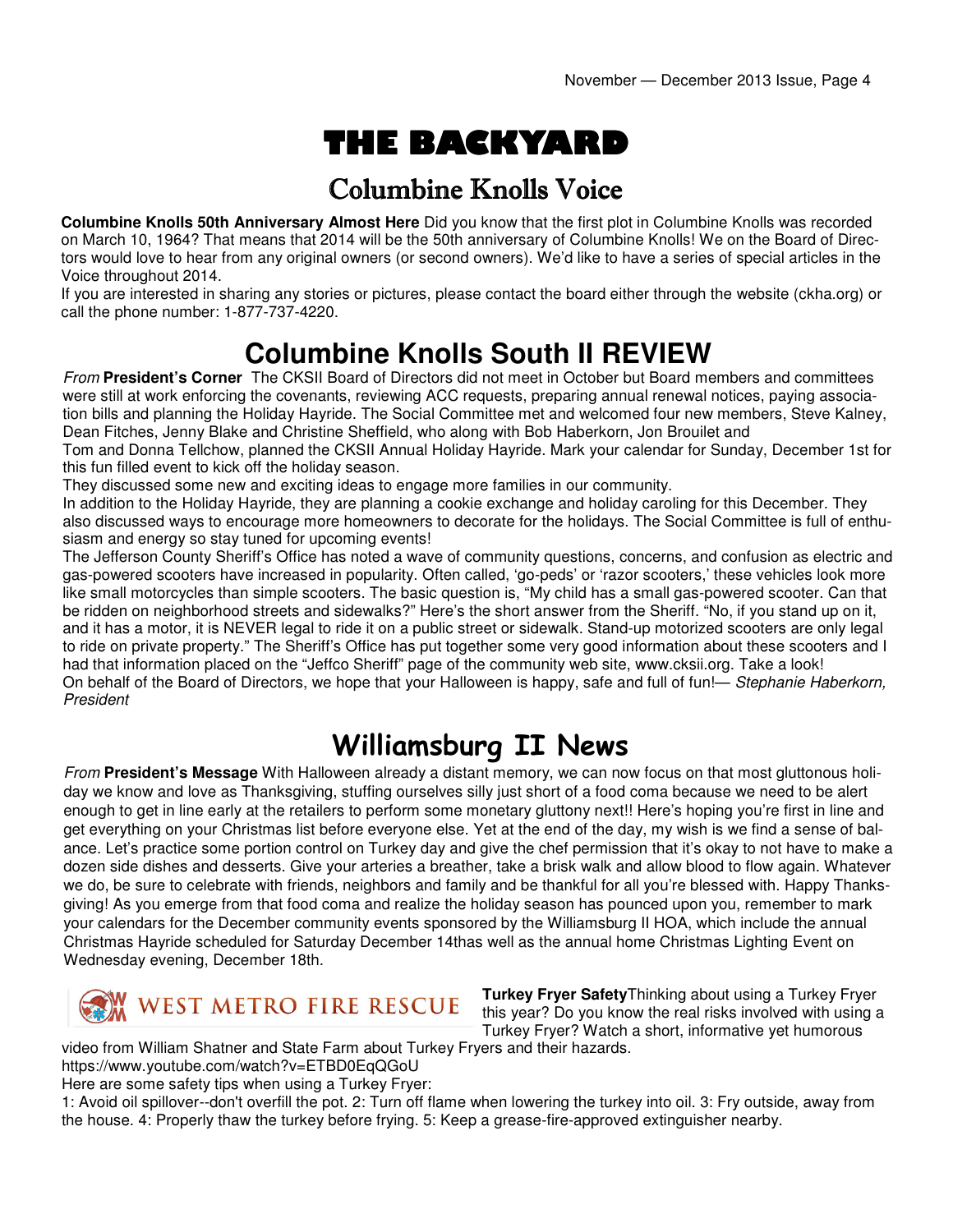**Foothills Park & Recreation District** Kate Dragoo Communications & Marketing Specialist (303) 409-2525; kate@fhprd.org

**Skate with Santa** Sunday, December 15 or 22, 3:30-5:30 p.m. Edge Ice Arena, 6623 S. Ward St., Littleton Fee: Public skate admission applies, free skate rental with new toy item in original package (to be donated to the Jeffco Sheriff's Office Toy Drive.) Bring your camera for photos with Santa on the Zamboni. 303-409-2222

**December Special – Free ID** Our gift to you – a District ID for FREE! Has your District Resident ID Card expired, need to renew or never had one? Why should you get a District Resident ID Card? ID cards are required for ages 9 and up to receive District Rates for daily facility and golf admissions. ID cards are valid for 3 years; proof of residency is required to obtain your free ID. For more information, call 303-409-2100, or ask a Front Desk Staff Member. Valid December 1- 31, 2013. www.ifoothills.org/offers

**School's out, visitors in town – what to do?** Stay active, entertained and connected with family and out-of-town guests during the holidays. Foothills provides extended hours and offerings for: \$3 Thursday - every Thursday, all day valid for facility use at:

Peak Community & Wellness Center, Lilley Gulch Recreation Center and Ridge Recreation Center (not valid for land or aqua fitness classes and drop-in gymnastics.)

Public Skate at Edge Ice Arena from December 23-31, times vary

Drop-in Gymnastics at Lilley Gulch Recreation Center from December 23 – January 3, times vary

Open Swim at Ridge Recreation Center Activity Pool from December 23 – January 7: M-F 10:30 a.m. – 9 p.m., SAT Noon-5:30 p.m., SUN 10 a.m. – 5:30 p.m.

For more information, call 303-409-2100 or visit: www.ifoothills.org/events

#### **2013 Telephone Town Hall meetings reach thousands as RTD Directors connect with constituents**

DENVER, Nov. 15, 2013—A total of 48,625 residents from the eight-county Regional Transportation District (RTD) participated in RTD's 2013 Telephone Town Hall meetings, which allowed them to pose questions to district directors and RTD staff, submit comments and suggestions and use their telephone keypads to respond to instant polls.

All 15 members of the RTD Board of Directors hosted the live telephone forums between Oct. 24 and Nov. 13, connecting with constituents on a one-on-one basis. The meetings are part of RTD's strategy to keep the public informed about current bus and light rail operations and the progress being made on the agency's FasTracks transit expansion program. Residents across the district received random calls through a telephone system that invited them to take part in the live forums. The innovative phone system automatically connected participants to the discussion and gave them the options of listening in or waiting in a queue to pose a question. Additional residents participated by calling in directly on a toll-free number. Callers expressed a wide variety of interests in RTD and its FasTracks program and asked their district directors questions about bus and light rail operations as well as new rail lines RTD is adding to its system across the Denver area. RTD leadership and FasTracks project managers assisted directors in responding to questions with detailed information. "It was gratifying to hear the level of interest our constituents have in our current services, and to be able to clarify information, address concerns and provide updates about our new rail lines, bus rapid transit and Park-n-Rides," said RTD Board Chair and District L Director Lorraine Anderson, who kicked off this year's series with an Oct. 24 Telephone Town Hall meeting.

"We have found that our Telephone Town Halls are an effective way to connect effectively with many people at one time and to provide them with relevant information about RTD and the FasTracks program," Anderson said.

Over the course of this year's Telephone Town Hall meetings, RTD directors and staff fielded questions from callers about accessibility to trains and buses via wheelchair ramps, system safety, bus route changes, lost bus passes and smoking on light rail train platforms.

Some constituents asked about RTD's criteria for building out rail projects under the FasTracks program. Others weighed in with positive comments about current RTD services and made suggestions on how the agency can improve its bus routes and light rail service in the future.

Learn more about this year's RTD Telephone Town Hall meetings, read meeting transcripts, and listen to audio files by visiting http://www.rtd-fastracks.com/main\_338.

FasTracks is RTD's voter-approved transit expansion program to build 122 miles of commuter rail and light rail, 18 miles of bus rapid transit service, add 21,000 new parking spaces, redevelop Denver Union Station and redirect bus service to connect the eight-county district better. For more information, visit www.rtd-denver.com.

### (DRCOG Cont)

development opportunities, and leverage the benefits of the region's investment in FasTracks through outreach, collaborative planning, and identifying best practices. The SCI includes planning and implementation activities for the East, Gold and Northwest FasTracks corridors.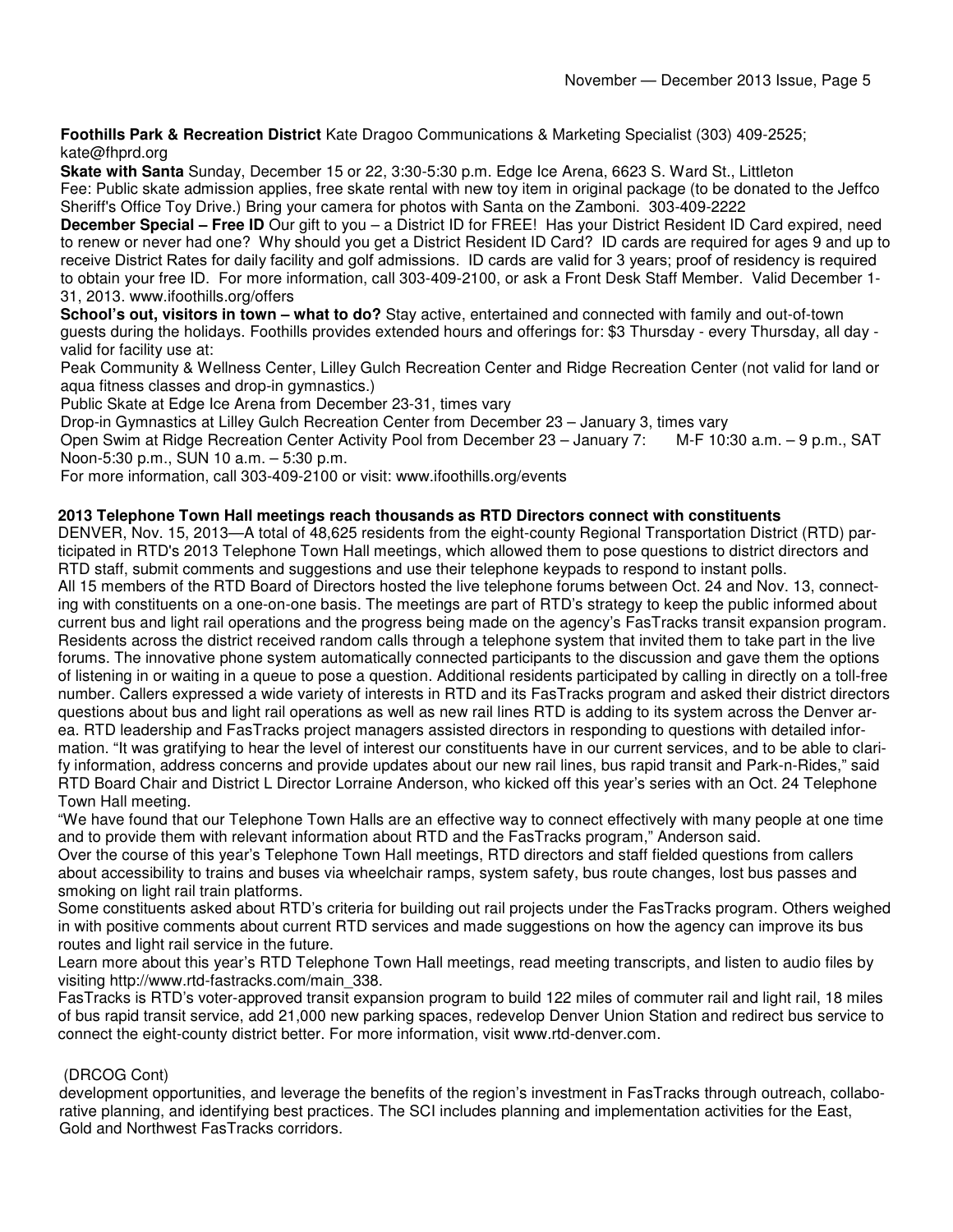**Grants for Sheriff's Office Approved** The BCC approved three grants that will help fund programs in the Sheriff's Office.

The first, which was approved at the Oct. 22 hearing, is for \$69,227. The grant comes from the Colorado Department of Public Safety and will help fund two Sheriff's Office Victim Advocates. One is a full-time employee and the second is part-time. Victim Advocates are trained professionals that assist victims and witnesses of crimes and trauma in obtaining the support necessary to overcome their victimizations. The advocates help to ensure victim rights are provided as required by law.

The second grant, which was approved at the Oct. 29 BCC hearing, is from the Bureau of Justice Program. The \$114,527 will reimburse the costs related to housing foreign-born state criminal in the Jefferson County Detention Facility. The State Criminal Alien Assistance Program (SCAAP) provides reimbursement to counties for foreign-born inmates beyond the four days supported by Immigration and Customs Enforcement (ICE).

The third grant, also approved at the Oct. 29 hearing, is for \$21,500 and is from the Colorado Department of Transportation's (CDOT), Office of Transportation Safety. This grant will help fund the Highway 93 High Speed Mitigation Project. It will cover overtime specific to patrolling with the goal of mitigation and reducing speeding traffic on Highway 93. It will also support the purchase of six new Lidar Radar Units with holsters for motorcycle deputies. From BCC Actions Newsletter

**Jeffco Public Schools news – Jeffco teacher wins prestigious Milken Educator Award** In a surprise announcement at an all-school assembly on Tuesday, Nov. 12, Bear Creek High School social studies teacher Jose Martinez was presented with a \$25,000 check from the Milken Family Foundation in recognition of his exceptional work as a model teacher for the state and nation.

The award was presented in collaboration with the Colorado Department of Education. Commissioner of Education Robert Hammond and Milken Family Foundation Chairman and Co-Founder Lowell Milken were on hand in Lakewood for the announcement and celebration of Martinez's talent and dedication.

"Mr. Martinez is a leader and mentor to his students and a supportive and collaborative peer to other educators," said Hammond. "His work challenges his students and extends beyond the classroom. He is a positive force in the classroom and in his community."

Martinez, a six-year teacher, teaches civics, economics and senate in grades nine through 12. He brings citizenship, politics and financial literacy to life with interactive community-focused experiences. He believes that his students need to understand how they, their community and nation influence and are influenced by people, business, alliances, global organizations and events from around the world.

**SPARE CHANGE HELPS FLOODED SCHOOL REBUILD** Sierra Elementary School students raised more than \$1,800 in spare change over three days to help a Colorado community in need. The school partnered with the All for Books/Scholastic Book Fair to raise money for library books for Crestview Elementary School in Boulder County. Crestview was one of the schools devastated by the floods this fall. Their library was flooded not once, but several times, and many books were destroyed. Because of the Sierra students' generosity and partnership, Crestview can begin to rebuild its library.

**JEFFCO TEACHERS ARE HEROES AT HEART** The Jeffco Schools Foundation works to celebrate teacher heroes in our classrooms every day. This year's My Teacher, My Hero honorees are Bear Creek High School (BCHS) social studies and civics teacher Jose Martinez III and Governor's Ranch Elementary School instructional coach Kathy Pyrc. BCHS Principal Kevin Carroll said Martinez is a teacher who can change the world for the better. "He uses his trust to inspire his students to work hard and plan towards making their future hopes and desires a reality," said Carroll. Governor's Ranch Principal Mary Rose Keyes said Pyrc is an everyday hero. "She knows our students' names and connects with them in the hallways and classrooms," she said. "She perseveres through the toughest of tasks and does so with integrity and grace." My Student, My Hero and My Teacher, My Hero awards honor graduating seniors and teachers who have demonstrated leadership, service and perseverance, professionalism, commitment and passion for education. Join the foundation to celebrate these heroes on Wed., Jan. 15 from 5 – 7 p.m. at the Arvada Center for the Arts and Humanities. For more information, call 303-982-2210.

**HEALTHY CHOICES LEAD TO HEALTH CAREERS** Babies, ambulances and heart monitors were just a few things experienced by students from 12 Jeffco high schools during the Youth Leadership Jefferson County Health Day. Students enrolled in the year-long West Chamber Foundation program learned about health care careers, leadership and healthy choices while at Exempla Lutheran Medical Center. One hands-on session, hosted by Jeffco Public Health, generated innovative ideas for reducing obesity among K-12 youth. "Students were engaging and respectful – their voices were valued," said vice president Carol Salzmann. "For more than a decade, Lutheran has provided students the opportunity to visit behind-the-scenes areas of the hospital and interact with healthcare professionals. The future of healthcare looks bright given the caliber of these students."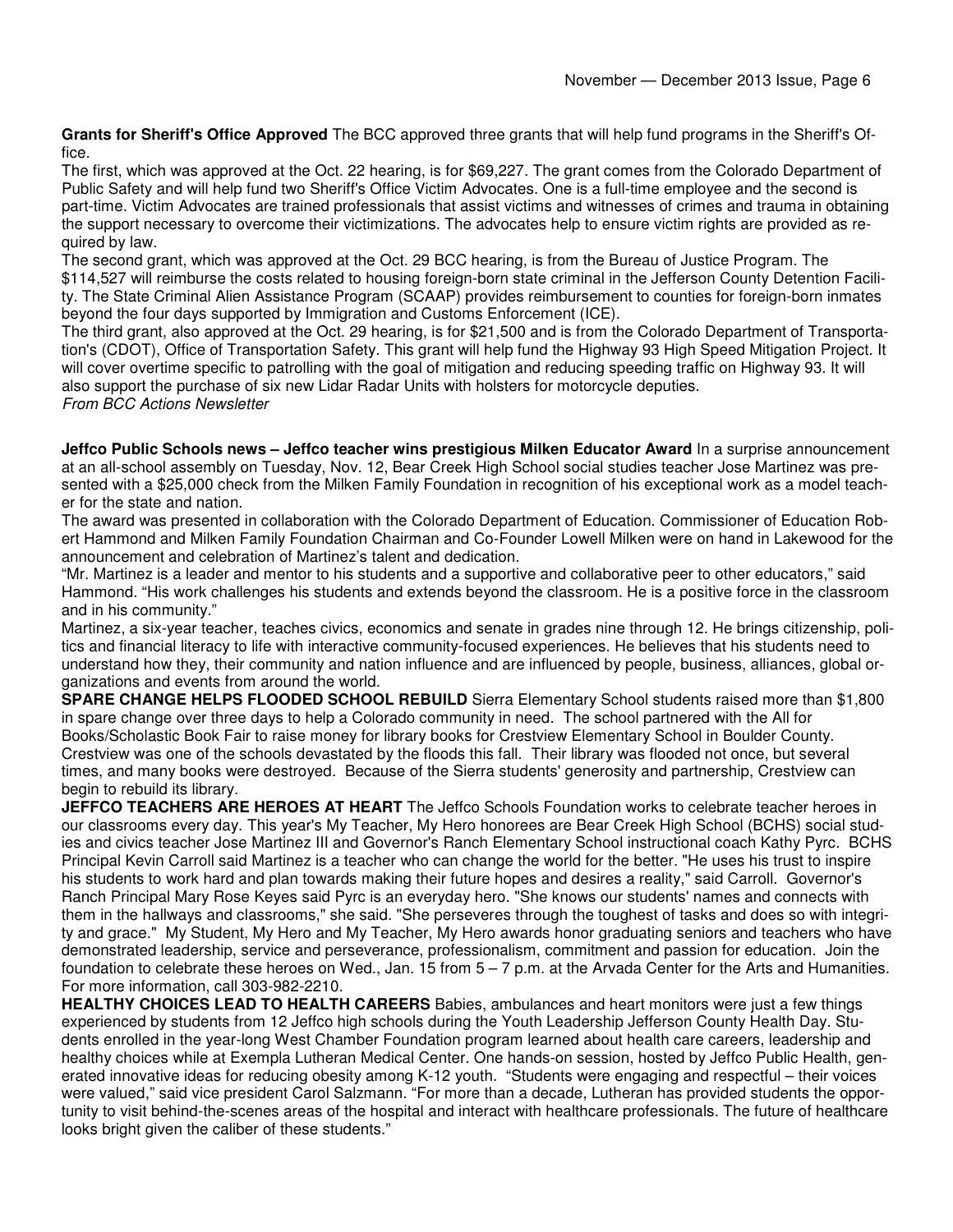**Holiday Fire Safety** —By Sheriff Ted Mink—Decorating homes and businesses is a longstanding tradition around the holiday season. Unfortunately, these same decorations may increase your chances of fire. Based on data from the National Fire Protection Association (NFPA) and the U.S. Fire Administration (USFA), an estimated 240 home fires involving Christmas trees and another 150 home fires involving holiday lights and other decorative lighting occur each year. Together, these fires result in 21 deaths and \$25.2 million in direct property damage. Following a few simple fire safety tips can keep electric lights, candles, and the ever popular Christmas tree and yuletide logs from creating a tragedy. Learn how to prevent a fire and make sure all exits are accessible and not blocked by decorations or trees. Remember: Celebrating with alcoholic beverages may impair judgment for proper control and extinguishment. The Jefferson County Sheriff's Office asks for your help to ensure that you have a fire safe holiday season. **Holiday Lights** 



Sheriff Ted Mink

**Maintain Your Holiday Lights** Inspect holiday lights each year for frayed wires, bare spots, gaps in the insulation, broken or cracked sockets, and excessive kinking or wear before putting them up. Use only lighting listed by an approved testing laboratory.

**Do Not Overload Electrical Outlets** Do not link more than three light strands, unless the directions indicate it is safe. Connect strings of lights to an extension cord before plugging the cord into the outlet. Make sure to periodically check the wires - they should not be warm to the touch.

**Be Mindful of Exterior Decorations** Trees are dormant in the winter and live on much less moisture. Even if snow is on the ground, holiday lights on trees beyond the home can provide an ignition source.

#### **Holiday Decorations**

**Use Only Non-flammable Decorations** All decorations should be non-flammable or flame resistant and placed away from heat vents. If you are using a metallic or artificial tree, make sure it is flame resistant.

**Don't Block Exits** Ensure that trees and other holiday decorations do not block an exit way. In the event of a fire, time is of the essence. A blocked entry/exit way puts you and your family at risk.

**Never Put Wrapping Paper in the Fireplace** Wrapping paper in the fireplace can result in a very large fire, throwing off dangerous sparks and embers that may result in a chimney fire.

#### **Candle Care**

**Never Leave a Burning Candle Unattended** Consider using battery-operated flameless candles, which can look, smell and feel like real candles.

I**f You Do Use Lit Candles** Make sure candles are in stable holders and place them where they cannot be easily knocked down. Keep candles at least 12 inches from anything that can burn. Avoid using candles in bedrooms and sleeping areas.

**Never Put Lit Candles on a Tree** Do not go near a Christmas tree with an open flame - candles, lighters, or matches. **Christmas Trees** What's a traditional Christmas morning scene without a beautifully decorated tree? If your household includes a natural tree in its festivities, take to heart the sales person's suggestion - "Keep the tree watered." Christmas trees account for hundreds of fires annually. Typically, shorts in electrical lights or open flames from candles,

lighters, or matches start tree fires. Well-watered trees are not a problem. A dry and neglected tree can be.

**Selecting a Tree for the Holidays** Needles on fresh trees should be green and hard to pull back from the branches, and the needles should not break if the tree has been freshly cut. The trunk should be sticky to the touch. Old trees can be identified by bouncing the tree trunk on the ground. If many needles fall off, the tree has been cut too long and, has probably dried out, and is a fire hazard.

**Caring for Your Tree** Do not place your tree close to a heat source, including a fireplace or heat vent. The heat will dry out the tree, causing it to be more easily ignited by heat, flame or sparks. Be careful not to drop or flick cigarette ashes near a tree. Do not put your live tree up too early or leave it up for longer than two weeks. Keep the tree stand filled with water at all times.

**Disposing of Your Tree** Never put tree branches or needles in a fireplace or wood-burning stove. When the tree becomes dry, discard it promptly. The best way to dispose of your tree is by taking it to a recycling center or having it hauled away by a community pick-up service.

**Fireplace Safety** More than one-third of Americans use fireplaces, wood stoves and other fuel-fired appliances as the primary heat sources in their homes. Unfortunately, 36% of residential home fires occur each year. Many of these fires can be prevented. You can prevent the loss of life and property resulting from heating fires by being able to identify potential hazards and follow safety tips. Remember, fire safety is your personal responsibility...Fire Stops With You! **Keep it Clean** Have your chimney or wood stove inspected and cleaned annually. Clear the area around the hearth of debris, decorations and flammable materials. Keep air inlets on wood stoves open, and never restrict air supply to fireplaces. Otherwise you may cause creosote buildup that could lead to a chimney fire.

**Safely Burn Fuels** Never use flammable liquids to start a fire. Never burn cardboard boxes, trash, or debris in your fireplace or wood stove. Use only seasoned hardwood. Soft, moist wood accelerates creosote buildup. In pellet